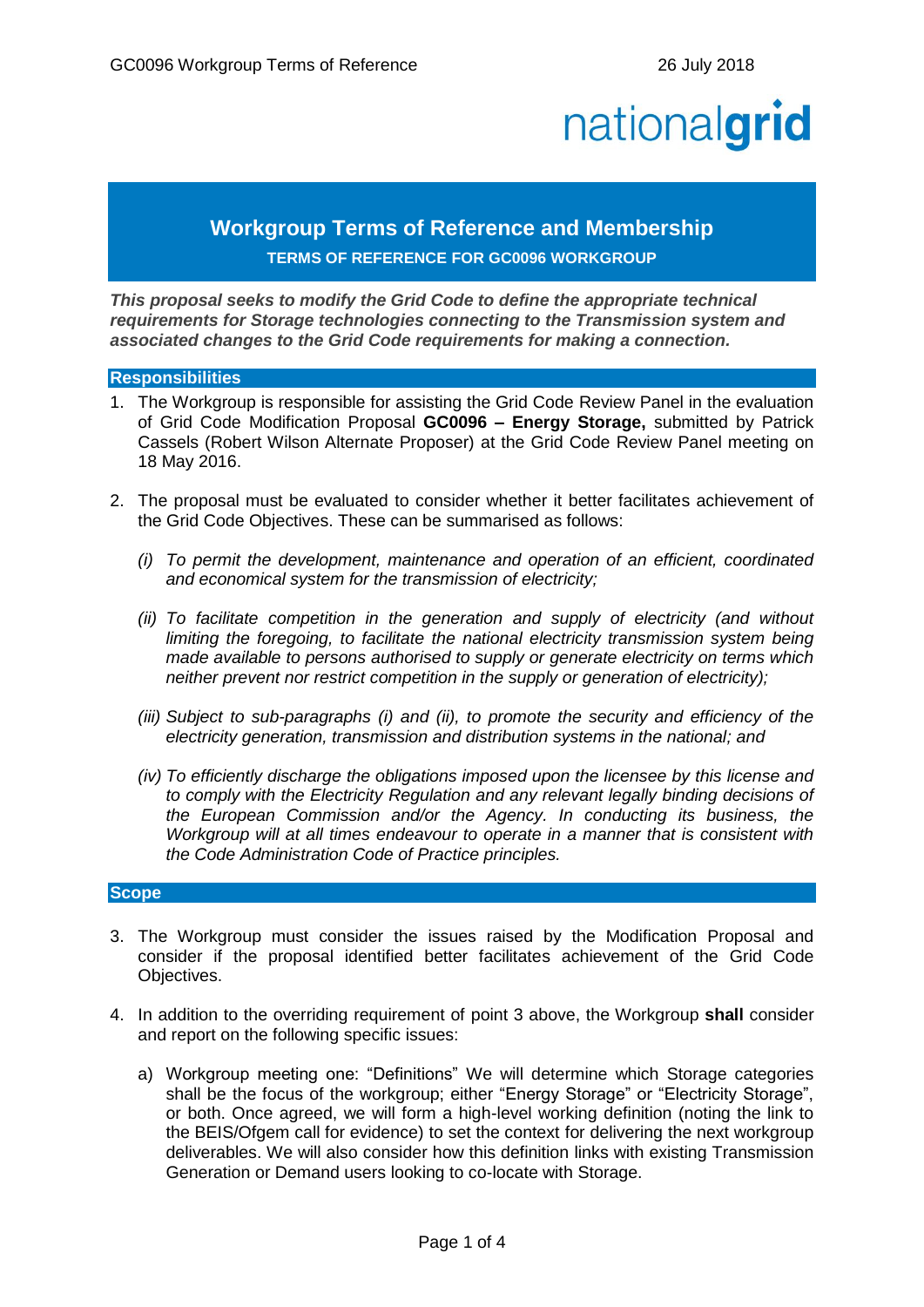- b) Workgroup meeting two-to-three "Technical and Planning Requirements" We will form the minimum Grid Code technical requirements applicable to Storage equipment defined above - either via a stand-alone connection or co-located with an existing user, ensuring consistency and transparency with other classes of Transmission System user.
- c) Workgroup meeting four "Structure" consideration of how (or if), the outcomes from the previous workgroup meetings need to be structured in the Grid Code via legal text changes.
- d) Workgroup meeting five "Next steps" this will be an open attendance meeting allowing a full review of the outputs from the previous workgroups to confirm what will be written up in reports/consultations to progress any Grid Code mod proposals. It will also check the outcomes of GC0096 against the BEIS/Ofgem call for evidence published outcomes (if available) This meeting will also set out what additional arrangements (see 'Out of Scope' below) may need to be considered in other GB frameworks to support Storage, and recommend items for escalation if not currently being considered.

The scope of the Workgroup **shall not** include:

- *a)* Charging arrangements for Storage; network charging is defined in other GB codes
- *b)* Commercial services for Storage; whilst the Grid Code sets certain technical requirements to deliver response services, the delivery of services is discharged via contractual agreements. This includes procedures to facilitate Aggregation and virtual Power Plants
- *c)* Connection requirements for Distribution Code; however, we will coordinate with the DCRP and our DNO colleagues to ensure that GC0096 proposals are compatible
- 5. As per Grid Code GR20.8 (a) and (b) the Workgroup should seek clarification and guidance from the Grid Code Review Panel when appropriate and required.
- 6. The Workgroup is responsible for the formulation and evaluation of any Workgroup Alternative Grid Code Modifications arising from Group discussions which would, as compared with the Modification Proposal or the current version of the Grid Code, better facilitate achieving the Grid Code Objectives in relation to the issue or defect identified.
- 7. The Workgroup should become conversant with the definition of Workgroup Alternative Grid Code Modification (WACM) which appears in the Governance Rules of the Grid Code. The definition entitles the Group and/or an individual member of the Workgroup to put forward a Workgroup Alternative Code Modification proposal if the member(s) genuinely believes the alternative proposal compared with the Modification Proposal or the current version of the Grid Code better facilitates the Grid Code objectives The extent of the support for the Modification Proposal or any Workgroup Alternative Modification (WACM) proposal WACM arising from the Workgroup's discussions should be clearly described in the final Workgroup Report to the Grid Code Review Panel.
- 8. Workgroup members should be mindful of efficiency and propose the fewest number of WACM proposals as possible. All new alternative proposals need to be proposed using the Alternative request Proposal form ensuring a reliable source of information for the Workgroup, Panel, Industry participants and the Authority.
- 9. All WACM proposals should include the Proposer(s)'s details within the final Workgroup report, for the avoidance of doubt this includes WACM proposals which are proposed by the entire Workgroup or subset of members.
- 10. There is an option for the Workgroup to undertake a period of Consultation in accordance with Grid Code GR. 20.11, if defined within the timetable agreed by the Grid Code Panel.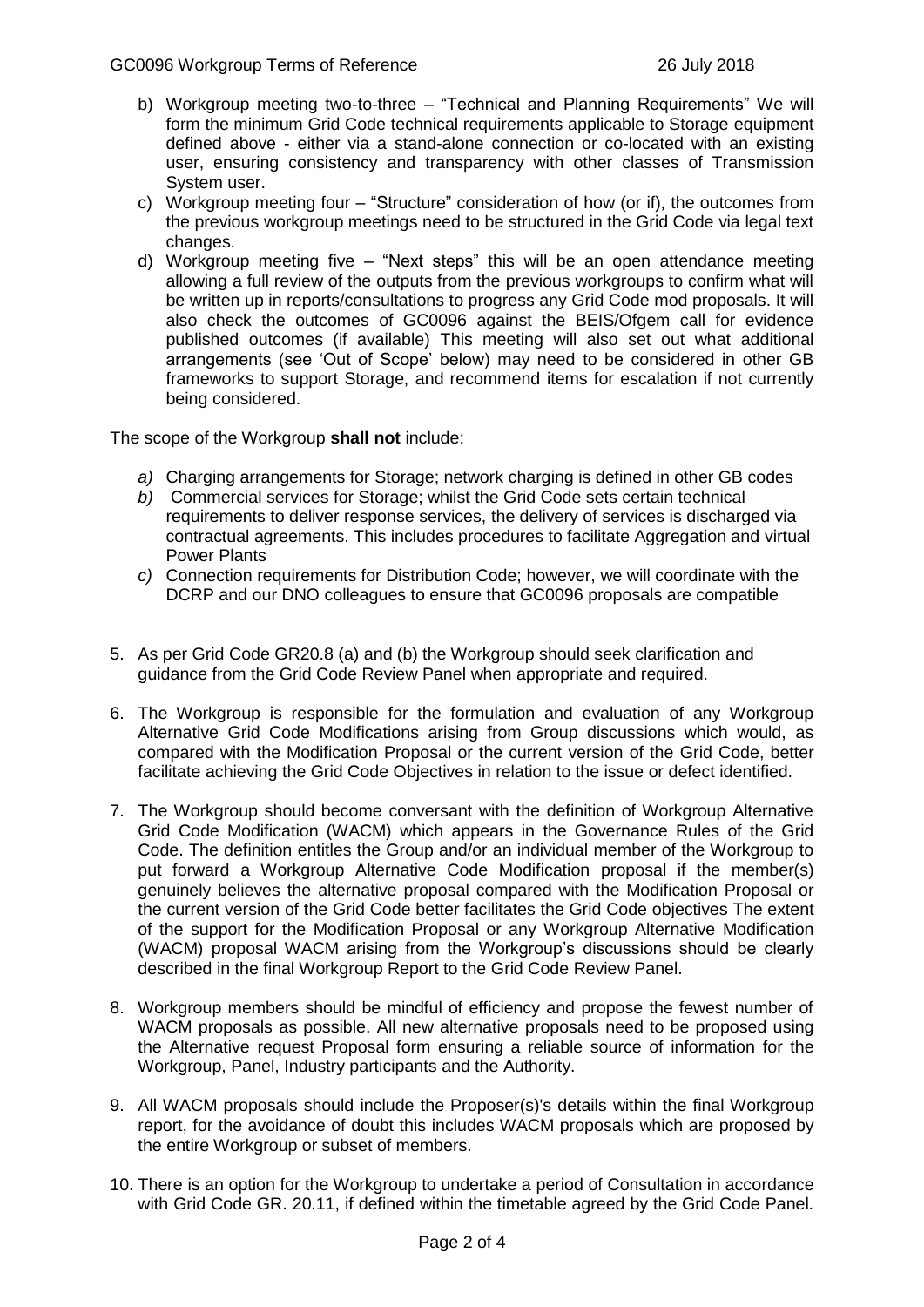Should the Workgroup determine that they see the benefit in a Workgroup Consultation being issued they can recommend this to the Grid Code Review Panel to consider.

- 11. Following the Consultation period the Workgroup is required to consider all responses including any Workgroup Consultation Alternative Requests. In undertaking an assessment of any Workgroup Consultation Alternative Request, the Workgroup should consider whether it better facilitates the Grid Code Objectives than the current version of the Grid Code.
- 12. As appropriate, the Workgroup will be required to undertake any further analysis and update the appropriate sections of the original Modification Proposal and/or WACM proposals (Workgroup members cannot amend the original text submitted by the Proposer of the modification) All responses including any Workgroup Consultation Alternative Requests shall be included within the final report including a summary of the Workgroup's deliberations and conclusions. The report should make it clear where and why the Workgroup chairman has exercised their right under the Grid Code to progress a Workgroup Consultation Alternative Request or a WACM proposal against the majority views of Workgroup members. It should also be explicitly stated where, under these circumstances, the Workgroup chairman is employed by the same organisation who submitted the Workgroup Consultation Alternative Request.
- 13. The Workgroup is to submit its final report to the Modifications Panel Secretary on 09 October 2018 for circulation to Panel Members. The final report conclusions will be presented to the Grid Code Review Panel meeting on 17 October 2018.

## **Membership**

| <b>Role</b>                     | <b>Name</b>            | <b>Representing (User</b><br>nominated) |
|---------------------------------|------------------------|-----------------------------------------|
| Chair                           | Christine Brown/Teresa | Code Administrator                      |
|                                 | Thompson               |                                         |
| <b>Technical Secretary</b>      | Lurrentia Walker       | Code Administrator                      |
| <b>National Grid</b>            | Robert Wilson          | <b>National Grid Electricity</b>        |
| Representative/Proposer         |                        | Transmission                            |
| <b>Industry Representative</b>  | Anthony Johnson        | <b>National Grid</b>                    |
| <b>Industry Representative</b>  | <b>Ahmed Shafiu</b>    | <b>Siemens</b>                          |
| <b>Industry Representative</b>  | Ander Madariaga        | Offshore Renewable Energy               |
|                                 |                        | Catapult                                |
| <b>Industry Representative</b>  | Chinglai Hor           | <b>Fitchner Consulting Engineers</b>    |
| <b>Industry Representative</b>  | Chris Smith            | Innogy                                  |
| <b>Industry Representative</b>  | David Lyon             | <b>Frontier Power</b>                   |
| <b>Industry Representative</b>  | David Spillett         | <b>ENA</b>                              |
| <b>Industry Representative</b>  | <b>Eric Lewis</b>      | Enstore                                 |
| <b>Industry Representative</b>  | Garth Graham           | <b>SSE</b>                              |
| <b>Industry Representative</b>  | Harry Vickers          | Camborne Energy Storage                 |
| <b>Industry Representative</b>  | Herve Biellmann        | <b>GE</b>                               |
| <b>Industry Representative</b>  | Hui Heng               | <b>SSE</b>                              |
| <b>Industry Representative</b>  | Lisa Waters            | Waterswye                               |
| <b>Industry Representative</b>  | Marc Smeed             | Xero Energy                             |
| <b>Industry Representative</b>  | <b>Matthew White</b>   | <b>UK Power Networks</b>                |
| <b>Industry Representative</b>  | Mick Barlow            | <b>S&amp;C</b>                          |
| <b>Industry Representative</b>  | Paul Graham            | <b>UK Power Reserve</b>                 |
| <b>Industry Representative</b>  | Razvan Pabat           | <b>SP Energy Network</b>                |
| <b>Industry Representative</b>  | Rui Rui                | <b>Scottish Power</b>                   |
| <b>Authority Representative</b> | Shilen Shah            | Ofgem                                   |
| Industry Representative         | Sridhar Sahukari       | <b>DONG</b>                             |
| <b>Industry Representative</b>  | Tim Ellingham          | <b>RWE</b>                              |

It is recommended that the Workgroup has the following members: